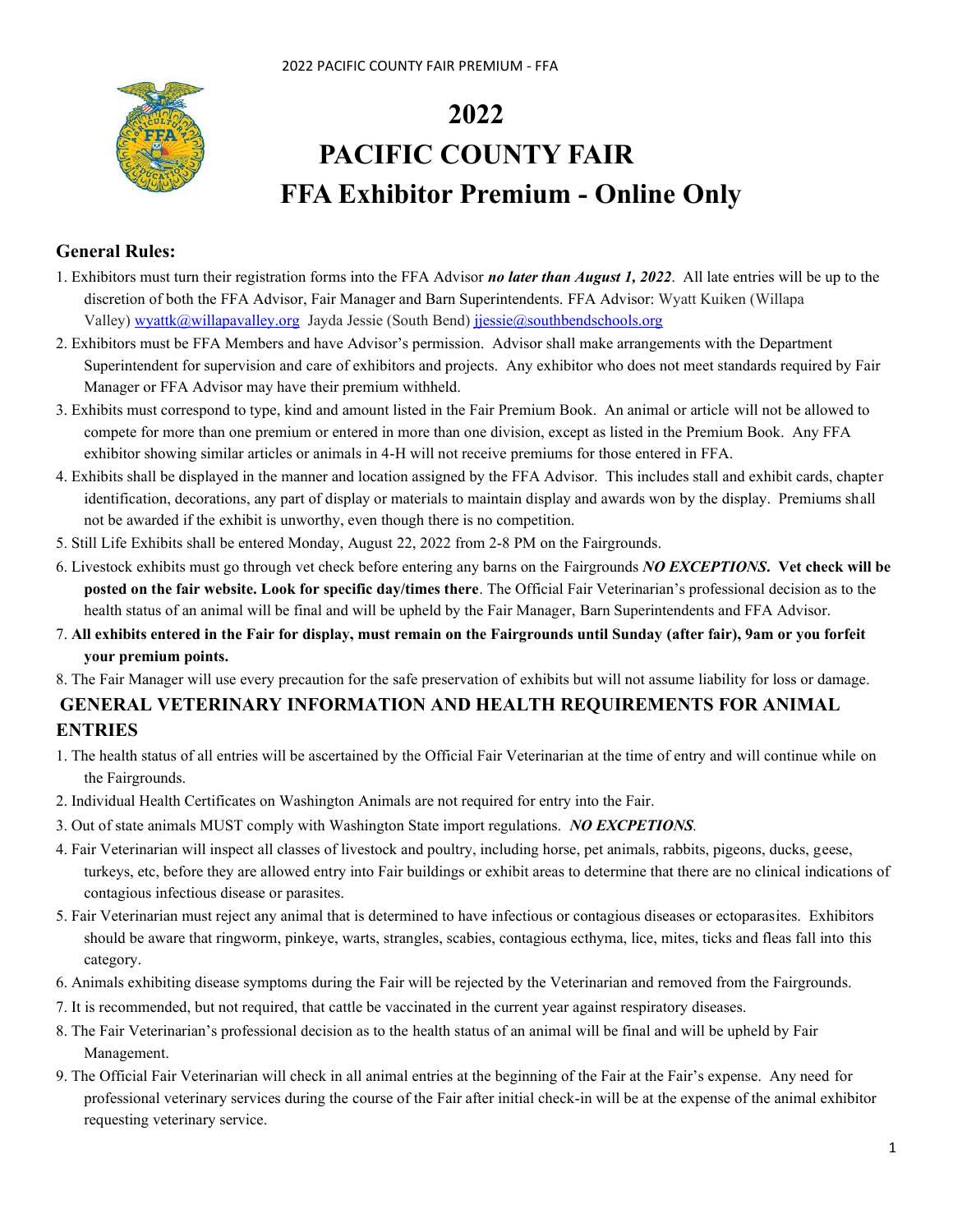10. Exhibitors should note and respect the potential for exposure to health threatening conditions while at the Fair. Crowding of animals and birds, long distance hauling and changing environmental conditions are major stress factors to which exhibits are subjected.

## **SHEEP AND GOAT SCRAPIE DISEASE CONTROL**

- 1. Washington State Department of Agriculture requires that black-faced breeding sheep be identified with a flock ID number assigned by the State Department of Agriculture before movement of such sheep from the premises of origin for show, sale, purchase or other movements.
- 2. Tattoos, electronic implants or tamperproof tags from an approved supplier may be used.
- 3. Black-faced sheep are defined as Suffolk or Hampshire breeds or any breed crossed with Suffolk or Hampshire.
- 4. Goats must also be identified, except castrated males, and those moving directly to slaughter channels must have official USDA National Scrapie Eradication assigned flock identification.

## **FFA LIVESTOCK**

- 1. Cattle will not be admitted for exhibition unless they pass vet check and adhere to the general rules.
- 2. The Fair Veterinarian will be on the Fairgrounds and in unloading area and livestock barns, Tuesday, August  $23<sup>rd</sup>$ . It is the duty of the Fair Veterinarian to refuse admission to any animal showing evidence of communicable disease. The Fair's minimum health requirements are the same as the recommended minimum health requirements of the State Veterinarian. The Fair Veterinarian will have the final say on the animal's health, ability to be shown and Fairgrounds Livestock Health Requirements.

A. Brucellosis - all female cattle will be blood tested, certificate in hand, or calfhood vaccinated. All males over six months blood tested, certificate in hand.

- B. Animal health treatment required while at the Fairgrounds shall be the sole obligation of the exhibitor. Any veterinarian of exhibitor's choice may be called.
- C. Any animal showing evidence of communicable disease after having been admitted to the barns shall be removed at any time at the request of the Fair Veterinarian.
- D. It shall be understood by the exhibitor that if at any time during the Fair their animal seriously detracts from the overall aesthetic value of the department, the Fair Manager shall request the Fair Veterinarian to dismiss the animal belonging to the exhibitor.
- E. An exhibitor requesting the removal of an animal at any time during the Fair for health reasons must have animal examined by Fair Veterinarian and abide by the decision. Failure to do so will result in forfeiture of premium and exhibiting privileges in the future.
- 3. Housing of animals will be under the direction of the FFA Advisor.
- 4. Livestock barns are officially open to the public from 9AM to when Fair closes each day10pm. The Fair Management will furnish bedding. All cattle are to be double tied.
- 5. Livestock entries are limited to two per class, with exception of market classes, which adhere to Market Livestock Sale rules. Champion ribbons will be awarded if judge deems worthy (no additional premiums for champions).
- 6. Fitting and Showing contest will be held before Type, Novice and Senior. Jackets and hard shoes are required. Anyone showing before 1/1 of current year in 4-H or FFA the same species loses Novice standing.
- 7. All FFA members exhibiting in Open Class competition must conform strictly to rules and regulations applicable to open exhibitors.
- 8. FFA Advisor may refuse exhibits of inferior quality.
- 9. All classes of pens will be judged in pens and cannot be used in other classes, for example, Market and Chapter herds.

## 10. **No dogs allowed in barns or on fairgrounds unless entered in the fair or an ADA Service Animal.**

- 11. No sleeping in the barn, unless approved by Barn Superintendent.
- 12. Cattle need to be double tied.
- 13. Fitting and Showing is a requirement of each species exhibited.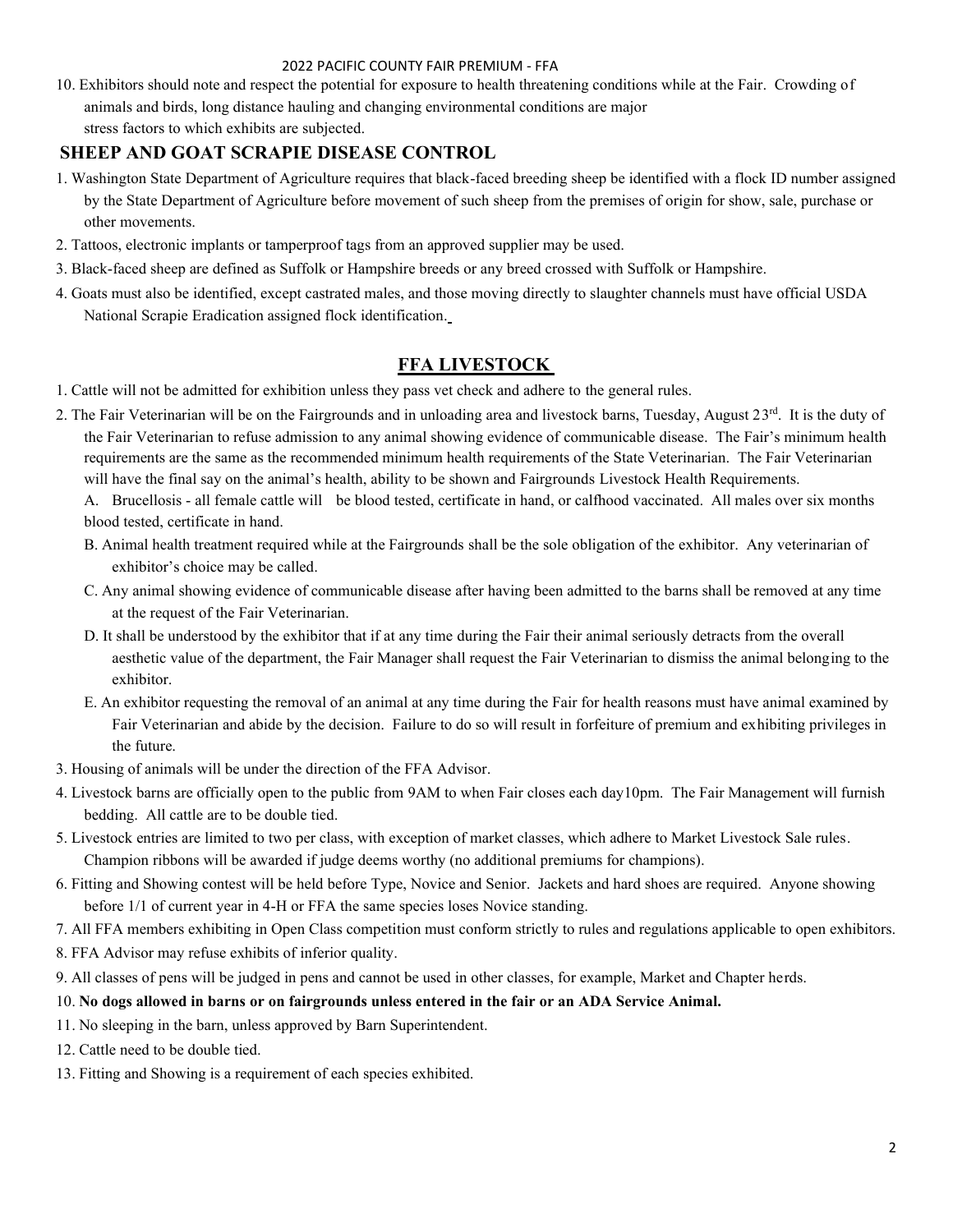## **FFA DEPARTMENT: SA**

## **DAIRY SCIENCE**

## **DIVISIONS**

| <b>DIVISION A: Holsteins</b>    |                                      |
|---------------------------------|--------------------------------------|
| <b>DIVISION B: Jerseys</b>      |                                      |
| <b>DIVISION C:</b> Guernsey     |                                      |
| <b>DIVISION D:</b> Ayrshire     |                                      |
| <b>DIVISION E: Brown Swiss</b>  |                                      |
|                                 | <b>DIVISION F: Milking Shorthorn</b> |
| <b>DIVISION G: Other Breeds</b> |                                      |

**NOTE:** All Dairy will be housed in the Cattle Barn until Sunday, August 29th, or forfeit premium points.

| <b>CLASSES</b>                                           | B  | R  | W  |  |
|----------------------------------------------------------|----|----|----|--|
| 1. Junior Heifer Calf,                                   | 50 | 35 | 20 |  |
| born after 3/1this year and                              |    |    |    |  |
| over four months old                                     |    |    |    |  |
| 2. Intermediate Heifer Calf,                             | 50 | 35 | 20 |  |
| born 12/1 last year through                              |    |    |    |  |
| 2/28 this year                                           |    |    |    |  |
| 3. Senior Heifer Calf,                                   | 50 | 35 | 20 |  |
| born between 9/1 last year                               |    |    |    |  |
| through 11/30 last year                                  |    |    |    |  |
| 4. Summer Yearling Heifer,                               | 50 | 35 | 20 |  |
| born between 6/1 last year                               |    |    |    |  |
| to 8/31 last year                                        |    |    |    |  |
| 5. Junior Yearling Heifer,                               | 60 | 40 | 20 |  |
| born 3/1 last year through                               |    |    |    |  |
| 5/31 last year                                           |    |    |    |  |
| 6. Winter Yearling Heifer,                               | 60 | 40 | 20 |  |
| born between 12/1 two                                    |    |    |    |  |
| years previous to 2/28                                   |    |    |    |  |
| last year                                                |    |    |    |  |
| 7. Senior Yearling Heifer,                               | 60 | 40 | 20 |  |
| (never freshened) born                                   |    |    |    |  |
| 9/1 years previous through                               |    |    |    |  |
| 11/30 two years previous                                 |    |    |    |  |
| <b>NOTE: Senior Yearling that have freshened must be</b> |    |    |    |  |
| awarded in                                               |    |    |    |  |
| <b>Class 10</b>                                          |    |    |    |  |
| 8. Junior two year old                                   | 60 | 40 | 20 |  |
| (unfreshened) born between                               |    |    |    |  |
| 3/1 two years previous                                   |    |    |    |  |
| through $8/31$                                           |    |    |    |  |
| NOTE: Junior two year olds that have freshened           |    |    |    |  |
| must be entered in                                       |    |    |    |  |
| Class 10.                                                |    |    |    |  |
| 9. Senior two year cow,                                  | 60 | 40 | 20 |  |

| born between 9/1 three                                          |    |    |    |  |
|-----------------------------------------------------------------|----|----|----|--|
| years prior and 2/28 two                                        |    |    |    |  |
| years prior                                                     |    |    |    |  |
| 10. Cow, 2 years and under 3,                                   | 70 | 50 | 20 |  |
| born 9/1 three years previous                                   |    |    |    |  |
| through 8/31 two years previous                                 |    |    |    |  |
| 11. Cow, 3 years and under 4,                                   | 70 | 50 | 20 |  |
| born 9/1 four years previous                                    |    |    |    |  |
| and 8/31 three years previous                                   |    |    |    |  |
| 12. Cow, 4 years and under 5,                                   | 70 | 50 | 20 |  |
| born under five years previous                                  |    |    |    |  |
| through 8/31 four years previous                                |    |    |    |  |
| 13. Cow, 5 years and over,                                      | 70 | 50 | 20 |  |
| born before 9/1 five years                                      |    |    |    |  |
| previous                                                        |    |    |    |  |
| 14. Dry Cow,                                                    | 70 | 50 | 20 |  |
| over three years of age                                         |    |    |    |  |
| 15. Chapter Herd,                                               | 70 | 50 | 20 |  |
| 5 females, two or more                                          |    |    |    |  |
| owners with same breed                                          |    |    |    |  |
| The following rosettes will be awarded at the discretion of the |    |    |    |  |
| judge:                                                          |    |    |    |  |
| Junior Champion                                                 |    |    |    |  |
| Senior Champion                                                 |    |    |    |  |
| Champion                                                        |    |    |    |  |
| Reserve Champion                                                |    |    |    |  |
| Grand Champion                                                  |    |    |    |  |
| Reserve Grand Champion                                          |    |    |    |  |
| <b>FFA DEPARTMENT: SB</b>                                       |    |    |    |  |
| <b>BEEF SCIENCE</b>                                             |    |    |    |  |
|                                                                 |    |    |    |  |
| <b>DIVISIONS</b>                                                |    |    |    |  |
| <b>DIVISION A: Angus</b><br><b>DIVISION B:</b> Hereford         |    |    |    |  |
| <b>DIVISION C:</b> Simmental                                    |    |    |    |  |
| <b>DIVISION D:</b> Limousin                                     |    |    |    |  |
| <b>DIVISION E:</b> Charolais                                    |    |    |    |  |
| <b>DIVISION F:</b><br>Brahman                                   |    |    |    |  |

**DIVISION G:** Pinzgauer **DIVISION H:** Piedmontese **DIVISION I:** Maine-Anjou

**DIVISION K:** Cross Breed

**DIVISION M:** Market Sale Animal

**DIVISION J:** Other Breeds - shown separately

**NOTE:** All beef will be housed in the Cattle Barn and will stay until Sunday, August 26th, or forfeit premium points.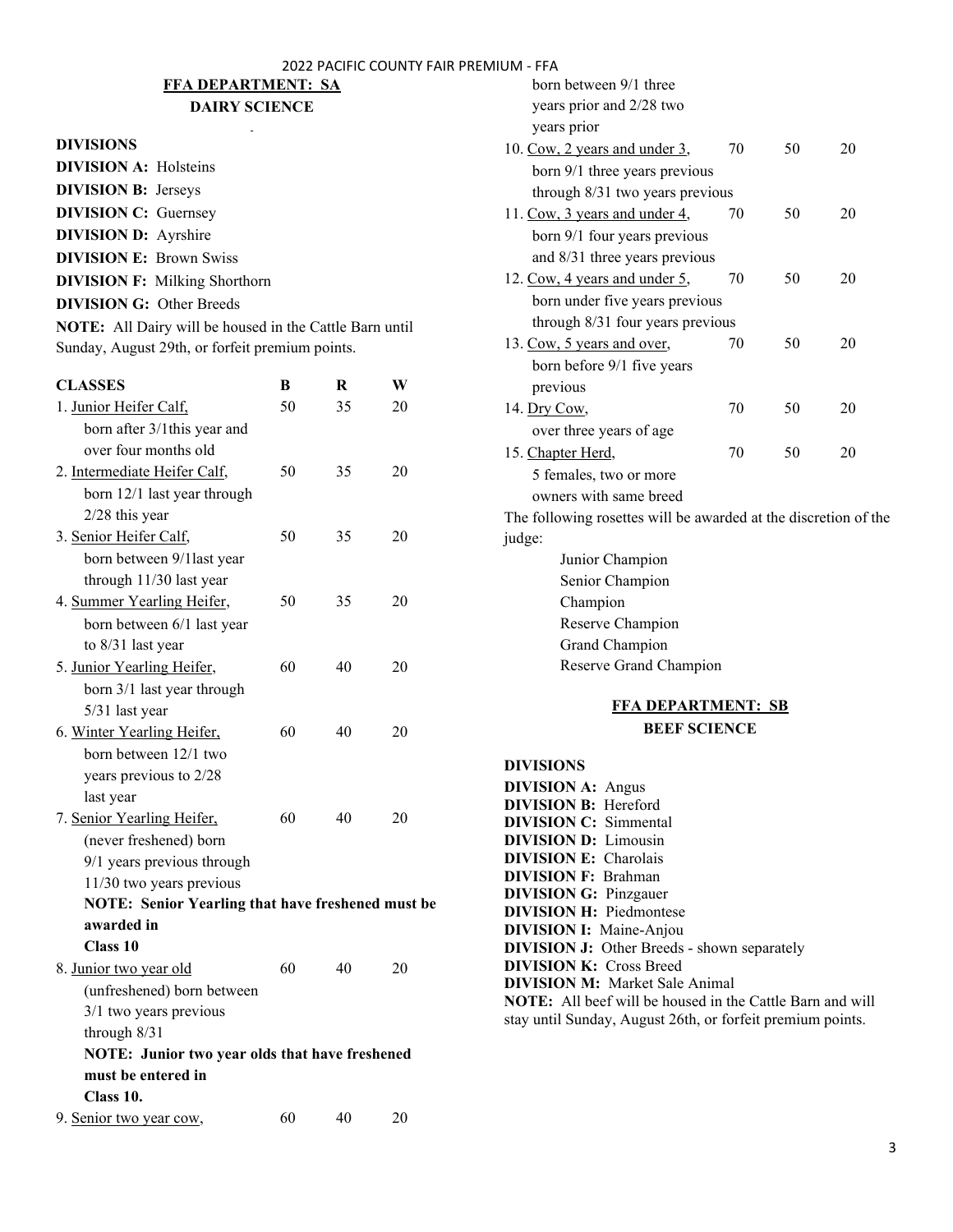## **FFA DEPARTMENT: SB BEEF SCIENCE**

#### **DIVISIONS**

| <b>DIVISION A: Angus</b>                                         |
|------------------------------------------------------------------|
| <b>DIVISION B:</b> Hereford                                      |
| <b>DIVISION C:</b> Simmental                                     |
| <b>DIVISION D:</b> Limousin                                      |
| <b>DIVISION E:</b> Charolais                                     |
| <b>DIVISION F: Brahman</b>                                       |
| <b>DIVISION G: Pinzgauer</b>                                     |
| <b>DIVISION H: Piedmontese</b>                                   |
| <b>DIVISION I:</b> Maine-Anjou                                   |
| <b>DIVISION J:</b> Other Breeds - shown separately               |
| <b>DIVISION K: Cross Breed</b>                                   |
| <b>DIVISION M:</b> Market Sale Animal                            |
| <b>NOTE:</b> All beef will be housed in the Cattle Barn and will |
| stay until Sunday, August 26th, or forfeit premium points.       |

| <b>CLASSES</b>                                       | B  | R  | W  |
|------------------------------------------------------|----|----|----|
| 1. Junior Heifer Calves,<br>calved after 1/1 current | 50 | 35 | 20 |
| year over four months                                |    |    |    |
| 2. Senior Heifer Calves,                             | 50 | 35 | 20 |
| calved between 9/1                                   |    |    |    |
| and 12/31 previous year                              |    |    |    |
| 3. Early Summer Yearling                             | 50 | 35 | 20 |
| Heifer, calved between                               |    |    |    |
| 5/1 and 6/30 previous year                           |    |    |    |
| 4. Late Summer Yearling                              | 50 | 35 | 20 |
| Heifer, calved between                               |    |    |    |
| 7/1 and 8/31 previous year                           |    |    |    |
| 5. Early Junior Yearling                             | 50 | 35 | 20 |
| Heifer, calved between                               |    |    |    |
| 7/1 and 2/28 previous year                           |    |    |    |
| 6. Late Junior Yearling                              | 50 | 35 | 20 |
| Heifer, calved between                               |    |    |    |
| $3/1$ and $4/30$ previous year                       |    |    |    |
| 7. Senior Yearling Heifer,                           | 60 | 40 | 20 |
| between 9/1 and 12/31 two                            |    |    |    |
| years previous                                       |    |    |    |
| 8. Two Year Old Females                              | 60 | 40 | 20 |
| 9. Aged Cow,                                         | 60 | 40 | 20 |
| three years and older                                |    |    |    |
| 10. Junior Bull Calf,                                | 50 | 35 | 20 |
| calved after 1/1 current                             |    |    |    |
| year and over four months                            |    |    |    |
| 11. Senior Bull Calf,                                | 50 | 35 | 20 |
| calved between 9/1 and                               |    |    |    |
| 12/31 prior year                                     |    |    |    |
| 12. Summer Yearling Bull,                            | 50 | 35 | 20 |
| calved between 5/1 and                               |    |    |    |
| 8/31 prior year                                      |    |    |    |
| 13. Junior Yearling Bull,                            | 50 | 35 | 20 |
| calved between 1/1 and                               |    |    |    |
| 4/3 prior year                                       |    |    |    |
| 14. Senior Yearling Bull,                            | 60 | 40 | 20 |

| calved between 9/1 and                                          |    |    |    |  |
|-----------------------------------------------------------------|----|----|----|--|
| 12/31 two years prior                                           |    |    |    |  |
| 15. Cow and Calf,                                               | 85 | 65 | 20 |  |
| calf under four months                                          |    |    |    |  |
| 16. Chapter Herd,                                               | 40 | 30 | 20 |  |
| five females with two or                                        |    |    |    |  |
| more owners by breed                                            |    |    |    |  |
| 17. Feeder                                                      | 40 | 30 | 20 |  |
| 18. Dairy Feeder                                                | 40 | 30 | 20 |  |
| 19. Veal                                                        | 40 | 30 | 20 |  |
| 20. Non-Sale Market Steer                                       | 50 | 35 | 20 |  |
| 21. Market Steer Sale Animal                                    | 50 | 35 | 20 |  |
| Rosettes will be awarded for the following at the discretion of |    |    |    |  |
| the judge:                                                      |    |    |    |  |
| Junior Champion                                                 |    |    |    |  |

Senior Champion Champion Reserve Champion Grand Champion Reserve Grand Champion

## **FFA DEPARTMENT: SC SWINE SCIENCE**

#### **DIVISIONS**

| <b>DIVISION A: Berkshire</b>     |                                                                    |
|----------------------------------|--------------------------------------------------------------------|
| <b>DIVISION B:</b> Chester White |                                                                    |
| <b>DIVISION C: Duroc</b>         |                                                                    |
| <b>DIVISION D:</b> Hampshire     |                                                                    |
| <b>DIVISION E:</b> Yorkshire     |                                                                    |
| <b>DIVISION F:</b> Spots         |                                                                    |
|                                  | <b>DIVISION G:</b> Other Purebreds                                 |
| <b>DIVISION H:</b> Crossbred     |                                                                    |
|                                  | <b>DIVISION M:</b> Market Sale Animal                              |
|                                  | <b>NOTE:</b> All Swine will be housed in the Swine Stalls and will |
|                                  | stay until Sunday, August 29th, or forfeit premium points.         |

| <b>CLASSES</b>                                                                                                           | B  | R  | W  |
|--------------------------------------------------------------------------------------------------------------------------|----|----|----|
| 1. Boar 3-6 months                                                                                                       | 40 | 30 | 20 |
| 2. <u>Boar 6-12 months</u>                                                                                               | 50 | 35 | 20 |
| 3. Boar 12-18 months                                                                                                     | 50 | 35 | 20 |
| 4. Gilts 3-6 months                                                                                                      | 40 | 30 | 20 |
| 5. Gilts 6-8 months                                                                                                      | 40 | 30 | 20 |
| 6. <u>Gilts 8-12 months</u>                                                                                              | 50 | 35 | 20 |
| 7. Sow 12-18 months                                                                                                      | 50 | 35 | 20 |
| 8. Sow 18 months or older                                                                                                | 50 | 35 | 20 |
| 9. <u>Sow and litter,</u>                                                                                                | 70 | 50 | 30 |
| not less than 6 pigs under<br>9 weeks of age<br>10. Chapter Herd,<br>Five females, two or more<br>owners with same breed | 40 | 30 | 20 |
| 11. Feeder, 1                                                                                                            | 40 | 30 | 20 |
| 12. Feeder, pen of 2                                                                                                     | 50 | 35 | 20 |
| 13. Feeder, pen of 3                                                                                                     | 60 | 45 | 30 |
| 14. Non-Sale Market Hog                                                                                                  | 40 | 30 | 20 |
| 15. Market Hog Sale Animal                                                                                               | 50 | 35 | 20 |
|                                                                                                                          |    |    |    |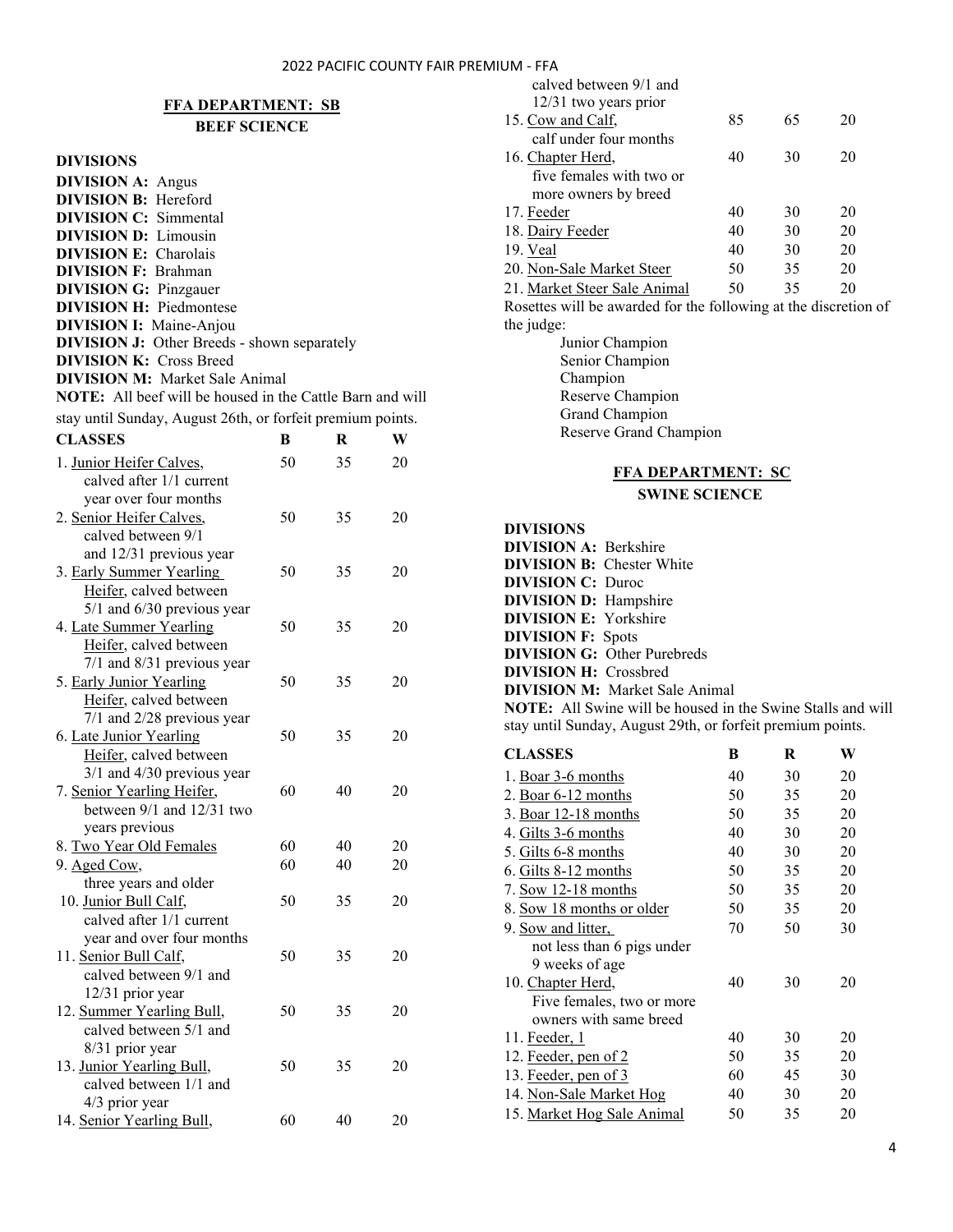Boars must be purebred Rosettes will be awarded for the following at the discretion of the judge:

> Junior Champion Senior Champion Champion Reserve Champion Grand Champion Reserve Grand Champion

## **FFA DEPARTMENT: SD SHEEP SCIENCE**

#### **DIVISIONS**

| <b>DIVISION A:</b> Cheviot                                  |
|-------------------------------------------------------------|
| <b>DIVISION B: Dorset</b>                                   |
| <b>DIVISION C:</b> Hampshire                                |
| <b>DIVISION D: Romney</b>                                   |
| <b>DIVISION E:</b> Shropshire                               |
| <b>DIVISION F: Southdown</b>                                |
| <b>DIVISION G: Suffolk</b>                                  |
| <b>DIVISION H:</b> Montadale                                |
| <b>DIVISION I:</b> Other Meat Breeds                        |
| <b>DIVISION J:</b> Other Wool Breeds                        |
| <b>DIVISION K:</b> Crossbreeds (no rams)                    |
| <b>DIVISION M:</b> Market Sale Animal                       |
| <b>DIVISION N:</b> Non-Sale Market Animal                   |
| <b>NOTE:</b> All Sheep will be housed in the pens in the AG |
| Building. They must stay until Sunday or forfeit premium    |
| points.                                                     |

| POILLED.                  |    |    |    |
|---------------------------|----|----|----|
| <b>CLASSES</b>            | B  | R  | W  |
| 1. Rams, Lambs            | 40 | 30 | 20 |
| under 1 year              |    |    |    |
| 2. Ram, 1-2 years         | 40 | 30 | 20 |
| 3. Ewes, lambs under      | 40 | 30 | 20 |
| 1 year                    |    |    |    |
| 4. Ewes, 1-2 years        | 40 | 30 | 20 |
| 5. Aged Ewes,             | 50 | 35 | 20 |
| over 2 years              |    |    |    |
| 6. Chapter Herd,          | 40 | 30 | 20 |
| five females, two or more |    |    |    |
| owners with same breed    |    |    |    |
| 7. Feeder, 1 lamb         | 40 | 30 | 20 |
| 8. Feeder Lambs, pen of 2 | 50 | 35 | 20 |
| 9. Feeder Lambs, pen of 3 | 60 | 45 | 30 |
| 10. Non-Sale Market Lamb  | 40 | 30 | 20 |
| 11. Fleece                | 15 | 10 | 5  |
| 12. Market Lamb Sale      | 50 | 35 | 20 |
| Animal                    |    |    |    |
| 13. Supreme Female        | 25 | 20 | 15 |
| 14. Supreme Male          | 25 | 20 | 15 |

The following rosettes will be awarded for the following at the discretion of the judge:

> Junior Champion Senior Champion Champion

Reserve Champion Grand Champion Reserve Grand champion

## **FFA DEPARTMENT: SE**

**GOAT SCIENCE**

## **DAIRY BREEDS**

**DIVISION A:** Alpine **DIVISION B:** Nubian **DIVISION C:** Saanen **DIVISION D:** Toggenburg **DIVISION E:** La Mancha **DIVISION F:** Oberhasli **DIVISION G:** Nigerians **DIVISION H:** Crossbreed Dairy **DIVISION I:** Other Breeds

## **MEAT BREEDS**

**DIVISION J:** Kinder **DIVISION K:** Boer **DIVISION L:** Pygmy **DIVISION M:** Market Sale Animal **DIVISION N:** Non-Market Sale Animal **DIVISION O:** Crossbred Meat **NOTE:** All goats will be housed in the pens in front of the

Horse Barn and will stay until Sunday, August 26th, or forfeit premium points.

| <b>CLASSES</b>              | B  | R  | W  |
|-----------------------------|----|----|----|
| 1. Doelings,                | 40 | 30 | 20 |
| born 5/1 or later           |    |    |    |
| 2. Doelings,                | 40 | 30 | 20 |
| horn $4/1$ to $4/30$        |    |    |    |
| 3. Doelings,                | 40 | 30 | 20 |
| born $3/1$ to $3/31$        |    |    |    |
| 4. Doelings,                | 40 | 30 | 20 |
| born $1/1$ to $2/28$        |    |    |    |
| 5. Dry Yearlings            | 40 | 30 | 20 |
| 6. Does,                    | 50 | 35 | 20 |
| under two years in milk     |    |    |    |
| 7. Does, 2-3 years          | 50 | 35 | 20 |
| 8. Does, 3-4 years          | 50 | 35 | 20 |
| 9. Does, 4 years and over   | 50 | 35 | 20 |
| 10. Chapter Herd,           | 40 | 30 | 20 |
| five milkers, two or more   |    |    |    |
| owners by breed             |    |    |    |
| 11. Wether, under 1 year    | 40 | 30 | 20 |
| 12. Market Goat Sale Animal | 50 | 35 | 20 |
| 13. Non-Market Sale Animal  | 40 | 30 | 20 |

No goats with horns will be allowed. All goats will be housed in the pens in the AG Building. They must stay until Sunday or forfeit premium points.

Rosettes will be awarded for the following at the discretion of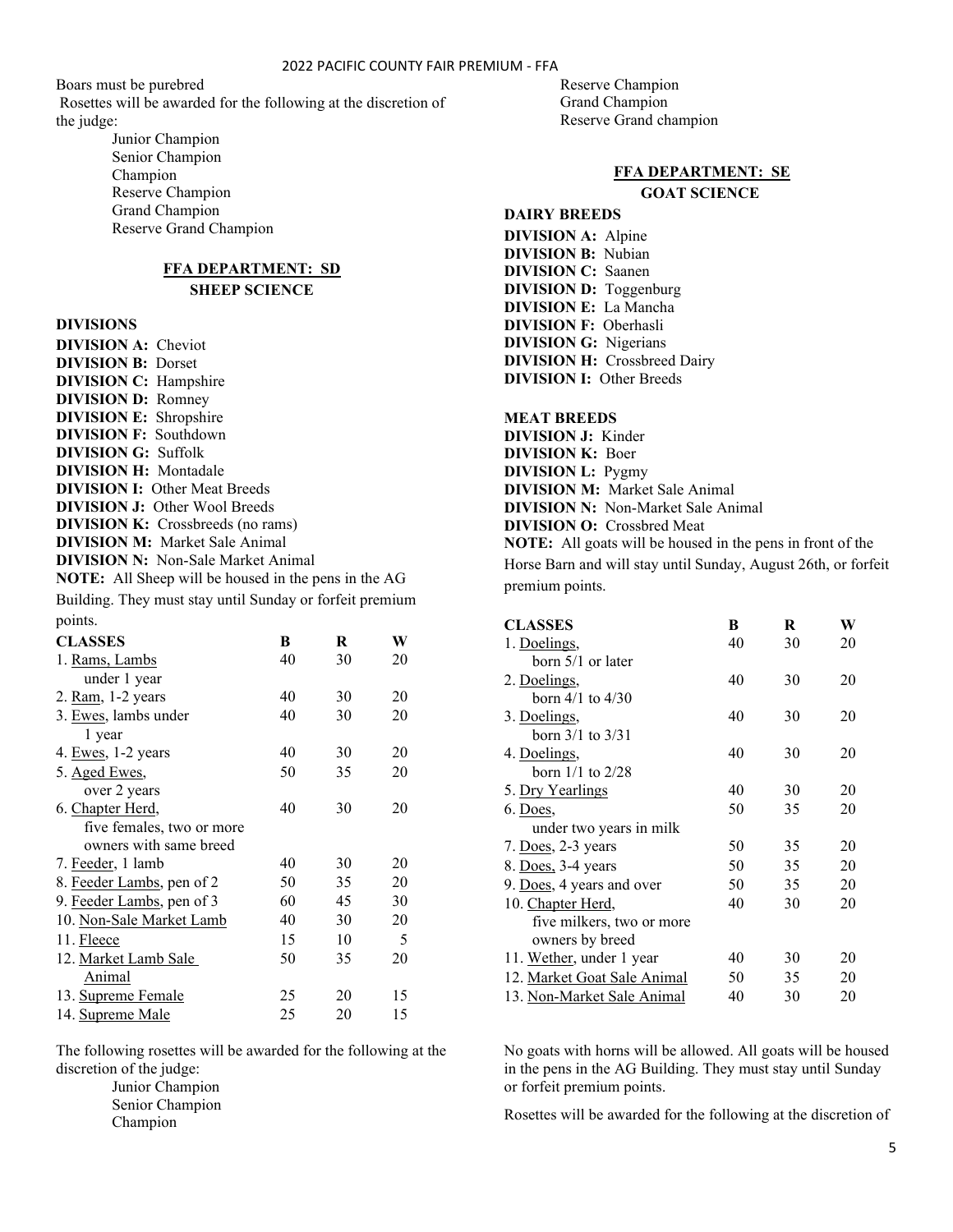the judge:

Junior Champion Senior Champion Champion Reserve Champion Grand Champion Reserve Grand Champion

## **FFA DEPARTMENT: SF FITTING AND SHOWING**

#### **DIVISIONS**

**DIVISION A:** Senior - shown prior to 1/1, current year (by species

**DIVISION B:** Novice - has not shown prior to 1/1, current year

**DIVISION C:** Graduate - graduated the previous year - not eligible for Division showmanship

**DIVISION D:** Master Showmanship

| <b>CLASSES</b> | в  | R  | W  |
|----------------|----|----|----|
| 1. Dairy       | 60 | 40 | 20 |
| 2. Beef        | 60 | 40 | 20 |
| 3. Sheep       | 60 | 40 | 20 |
| 4. Swine       | 60 | 40 | 20 |
| 5. Dairy Goats | 60 | 40 | 20 |
| 6. Meat Goats  | 60 | 40 | 20 |
| 7. Rabbits     | 60 | 40 | 20 |
| 8. Chicken     | 60 | 40 | 20 |
| 9. Duck        | 60 | 40 | 20 |
| 10. Turkey     | 60 | 40 | 20 |

Rosettes will be awarded for the following at the discretion of the judge:

> Junior Champion Senior Champion Champion Reserve Champion Grand Champion Reserve Grand Champion

## **FFA DEPARTMENT: SH HERDSMANSHIP CONTEST**

In order to help the public better understand agriculture, it will be a requirement that all members will have educational display material related to their animals either above or around the exhibit. Each exhibit area (beef, sheep, etc.) will be given

premium points based on the Danish system of scoring.

- 1. Exhibitor must be housed in the barn as assigned by the FFA Advisor to compete for Herdsmanship.
- 2. Each exhibitor will be judged on Herdsmanship and judged using the Danish system.
- 3. Split shows receive ½ of points.
- 4. Herds will be judged from 9AM until close of buildings for the duration of the Fair.

**NOTE:** Herdsmanship points will be awarded to the FFA Chapter Advisor, not individuals.

| <b>CLASSES</b>         | R  | ĸ  | W   |
|------------------------|----|----|-----|
| 1. Beef, Sheep, Dairy, | 15 | 10 |     |
| Goats, Swine, Rabbits  |    |    |     |
| and Poultry            |    |    |     |
| 2. Split Show          | 75 |    | ን ና |

## **FFA DEPARTMENT: SI POULTRY SCIENCE**

- 1. Exhibitor must pre-enter FFA poultry.
- 2. All poultry exhibitors will sign up for a two-hour birdmanship class.

#### **DIVISION A:** Any Standard Breed

| <b>CLASSES</b>                                                       | В  | R  | W                       |
|----------------------------------------------------------------------|----|----|-------------------------|
| 1. Cockerel                                                          | 8  | 6  | 4                       |
| 2. Pullet                                                            | 8  | 6  | $\overline{4}$          |
| 3. Cock                                                              | 10 | 8  | $\overline{4}$          |
| 4. Hen                                                               | 10 | 8  | $\overline{\mathbf{4}}$ |
| 5. Young Trio                                                        | 12 | 10 | 8                       |
| 5 months or older,<br>one cockerel, 2 pullets<br>6. Pen of 3 pullets | 12 | 10 | 8                       |
| 5 months or older                                                    |    |    |                         |
| <b>DIVISION B:</b> Crossbreed                                        |    |    |                         |
| <b>CLASSES</b>                                                       | B  | R  | W                       |
| 1. Pullet                                                            | 8  | 6  | 4                       |
| 2.3 Pullets                                                          | 12 | 10 | 8                       |
| <b>DIVISION C:</b> Ducks (any standard variety)                      |    |    |                         |
| <b>CLASSES</b>                                                       | В  | R  | W                       |
| 1. Young Drake                                                       | 8  | 6  | 4                       |
| 2. Young Duck                                                        | 8  | 6  | $\overline{4}$          |
| <b>DIVISION D:</b> Geese (any standard variety)                      |    |    |                         |
| <b>CLASSES</b>                                                       | B  | R  | W                       |
| 1. Young Gander                                                      | 8  | 6  | 4                       |
| 2. Young Goose                                                       | 8  | 6  | $\overline{4}$          |
| <b>DIVISION E:</b> Turkeys (any standard variety)                    |    |    |                         |
| <b>CLASSES</b>                                                       | B  | R  | W                       |
| 1. Young Tom                                                         | 12 | 10 | 8                       |
| 2. Young Hen                                                         | 12 | 10 | 8                       |
| <b>DIVISION F: Pheasants</b>                                         |    |    |                         |
| <b>CLASSES</b>                                                       | В  | R  | W                       |
| 1. Cockerel                                                          | 8  | 6  | 4                       |
| 2. Pullet                                                            | 8  | 6  | 4                       |
| 3. Cock                                                              | 10 | 8  | 4                       |
| 4. Hen                                                               | 10 | 8  | $\overline{4}$          |
| 5. Young Trio                                                        | 12 | 10 | 8                       |
| 5 months or older,                                                   |    |    |                         |
| one cockerel, 2 pullets                                              |    |    |                         |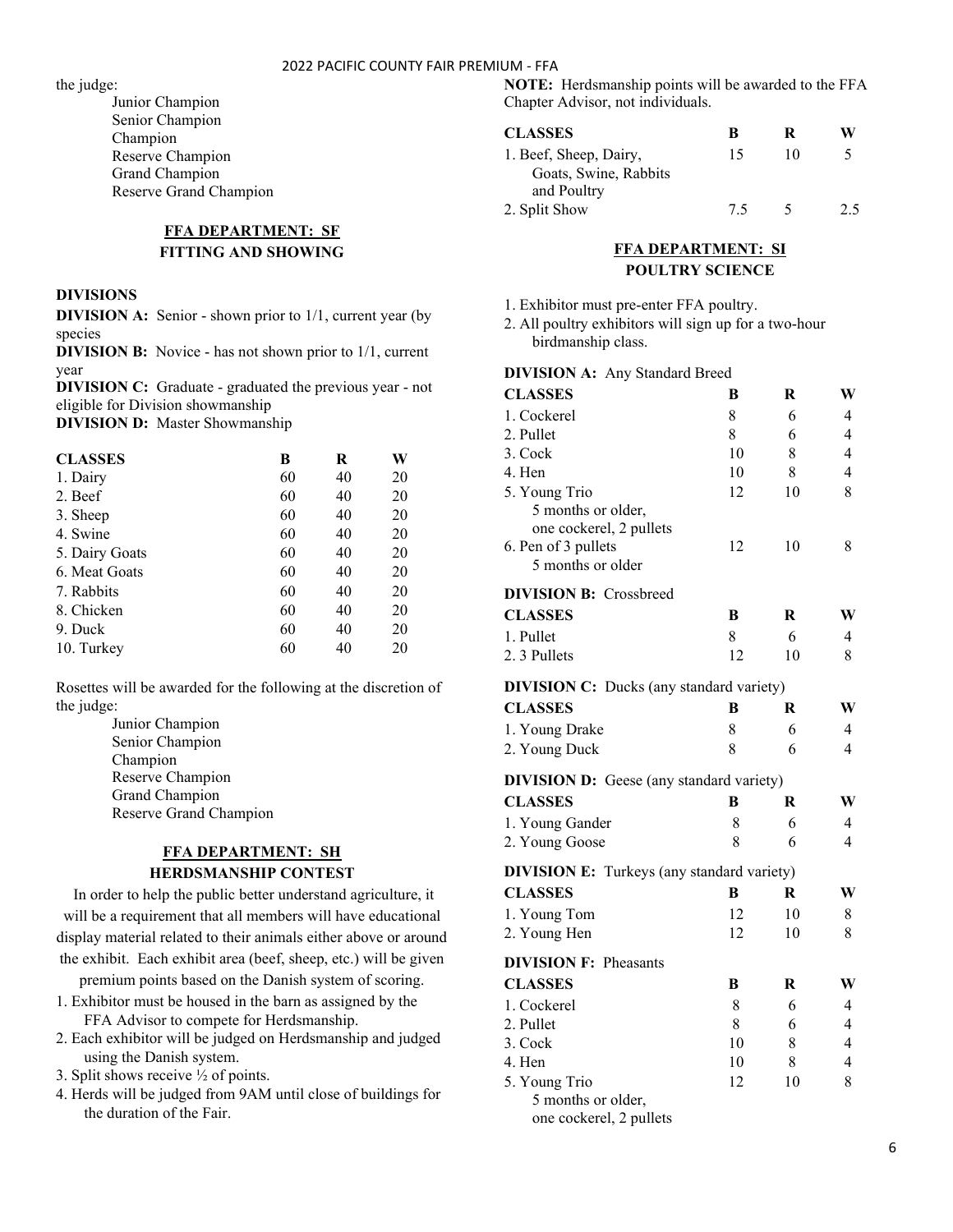| <b>DIVISION G: Quail</b>                              |    |    |                |
|-------------------------------------------------------|----|----|----------------|
| <b>CLASSES</b>                                        | B  | R  | W              |
| 1. Cockerel                                           | 8  | 6  | 4              |
| 2. Pullet                                             | 8  | 6  | $\overline{4}$ |
| 3. Cock                                               | 10 | 8  | $\overline{4}$ |
| 4. Hen                                                | 10 | 8  | $\overline{4}$ |
| 5. Young Trio                                         | 12 | 10 | 8              |
| 5 months or older,                                    |    |    |                |
| one cockerel, 2 pullets                               |    |    |                |
|                                                       |    |    |                |
| <b>DIVISION H: Peacock</b>                            |    |    |                |
| <b>CLASSES</b>                                        | В  | R  | W              |
| 1. Cockerel                                           | 8  | 6  | $\overline{4}$ |
| 2. Pullet                                             | 8  | 6  | $\overline{4}$ |
| 3. Cock                                               | 10 | 8  | $\overline{4}$ |
| 4. Hen                                                | 10 | 8  | $\overline{4}$ |
| 5. Young Trio                                         | 12 | 10 | 8              |
| 5 months or older,                                    |    |    |                |
| one cockerel, 2 pullets                               |    |    |                |
| <b>DIVISION I: Eggs</b>                               |    |    |                |
| <b>CLASSES</b>                                        | B  | R  | W              |
| Half Dozen White                                      |    |    |                |
| 1. Large                                              | 8  | 6  | 4              |
| 2. Medium                                             | 8  | 6  | 4              |
| 3. Small                                              | 8  | 6  | $\overline{4}$ |
| Half Dozen Brown                                      |    |    |                |
| 1. Large                                              | 8  | 6  | 4              |
| 2. Medium                                             | 8  | 6  | 4              |
| 3. Small                                              | 8  | 6  | $\overline{4}$ |
| Half Dozen Green                                      |    |    |                |
| 1. Large                                              | 8  | 6  | 4              |
| 2. Medium                                             | 8  | 6  | $\overline{4}$ |
| 3. Small                                              | 8  | 6  | $\overline{4}$ |
| Half Dozen Blue                                       |    |    |                |
| 1. Large                                              | 8  | 6  | $\overline{4}$ |
| 2. Medium                                             | 8  | 6  | 4              |
| 3. Small                                              | 8  | 6  | 4              |
|                                                       |    |    |                |
| <b>DIVISION J:</b> Incubators                         |    |    |                |
| 1. Incubators (working)                               | 8  | 6  | 4              |
| <b>DIVISION K: Fryer Contest</b>                      |    |    |                |
| 1. Pen of $4$                                         | 32 | 24 | 16             |
| 4lb minimum weight                                    |    |    |                |
| 2. Market Turkey                                      | 40 | 30 | 20             |
| 15lb minimum                                          |    |    |                |
| 3. Market Duck                                        | 12 | 8  | 4              |
| NOTE: See Market Livestock Sale rules and regulations |    |    |                |

A champion male and female will be selected in each class at the discretion of the judge.

| <u>FFA DEPARTMENT: SJ</u>                                                                     |     |    |    |  |
|-----------------------------------------------------------------------------------------------|-----|----|----|--|
| <b>AGRICULTURAL MECHANICS</b>                                                                 |     |    |    |  |
| 1. All entries must be properly tagged. May have more than<br>two entries per class.          |     |    |    |  |
| 2. A champion and reserve champion rosette will be awarded<br>at the discretion of the judge. |     |    |    |  |
| <b>CLASS 1</b>                                                                                |     |    |    |  |
| <b>DIVISIONS:</b> Construction Jobs                                                           |     |    |    |  |
|                                                                                               | B   | R  | W  |  |
| <b>DIVISION A: Giant</b>                                                                      | 100 | 60 | 40 |  |
| <b>DIVISION B:</b> Large                                                                      | 80  | 50 | 30 |  |
| <b>DIVISION C: Medium Large</b>                                                               | 60  | 30 | 15 |  |
| <b>DIVISION D:</b> Medium Small                                                               | 40  | 20 | 10 |  |
| <b>DIVISION E: Small</b>                                                                      | 20  | 10 | 8  |  |
| <b>DIVISION F: Small Projects</b>                                                             | 15  | 6  | 4  |  |
| <b>DIVISION G:</b> Display Boards (all skills)<br><b>CLASSES</b>                              |     |    |    |  |
| 1. Skill Boards<br>$12'x24'$ (suggested size)<br>Small, 3 articles                            | 10  | 6  | 4  |  |
| 2. Large, 5 articles                                                                          | 15  | 8  | 6  |  |
| DIVISION H: Small Repair Job                                                                  |     |    |    |  |
| Points to be determined                                                                       |     |    |    |  |

## **FFA DEPARTMENT: SL FRUITS AND VEGETABLES**

## **DIVISION A:**

| <b>CLASSES</b>                                                                                     | B | R | W              |
|----------------------------------------------------------------------------------------------------|---|---|----------------|
| 1. Plate of beans, 6                                                                               | 4 | 3 | 2              |
| 2. Beets, 6 baby, 3 slicers                                                                        | 4 | 3 | $\overline{2}$ |
| 3. Carrots, 6 baby under<br>$1\frac{1}{2}$ " in diameter or<br>3 over $1\frac{1}{2}$ " in diameter | 4 | 3 | $\mathfrak{D}$ |
| 4. Corn, yellow or white<br>3 ears                                                                 | 4 | 3 | 2              |
| 5. Rutabagas, 3                                                                                    | 4 | 3 | 2              |
| 6. Long Green Cucumbers<br>3 slicers or 6 pickling                                                 | 4 | 3 | $\overline{c}$ |
| 7. Lettuce, 1 head                                                                                 | 4 | 3 | 2              |
| 8. Onions, 3 dry, 6 green                                                                          | 4 | 3 | $\overline{c}$ |
| 9. Parsnips, 6                                                                                     | 4 | 3 | $\overline{2}$ |
| 10. Rhubarb, 3 stalks                                                                              | 4 | 3 | $\overline{c}$ |
| 11. Pumpkin, 1                                                                                     | 4 | 3 | $\overline{c}$ |
| 12. Broccoli                                                                                       | 4 | 3 | $\overline{c}$ |
| 13. Squash, 1                                                                                      | 4 | 3 | $\overline{c}$ |
| 14. Tomatoes,<br>3 ripe or 6 green                                                                 | 4 | 3 | $\overline{2}$ |
| 15. Turnips, 3                                                                                     | 4 | 3 | 2              |
| 16. Potatoes, 3 any variety                                                                        | 4 | 3 | $\overline{c}$ |
| 17. Apples, any variety                                                                            | 4 | 3 | 2              |
| 18. Crabapples, 5                                                                                  | 4 | 3 | 2              |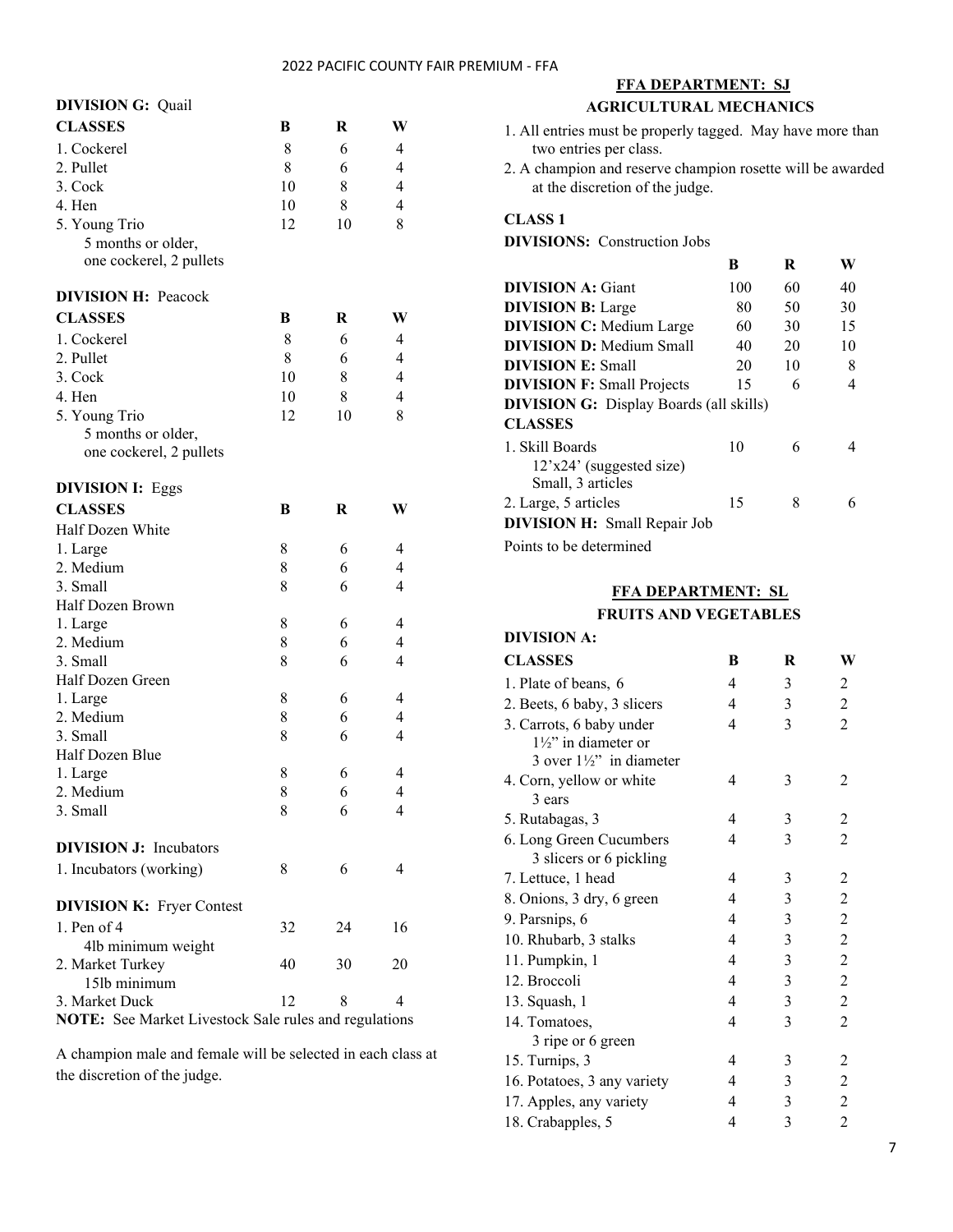| 19. Berries, 24 any variety   |   | 3 | 2              |
|-------------------------------|---|---|----------------|
| 20. Red, early plum, prune, 3 | 4 | 3 | $\mathfrak{D}$ |
| 21. Cherries, 6               | 4 | 3 | $\mathfrak{D}$ |
| 22. Pear                      | 4 | 3 | 2              |
| 23. Cabbage                   | 4 | 3 | 2              |
| 24. Cauliflower               | 4 | 3 | $\mathfrak{D}$ |
| 25. Garlic, 3                 | 4 | 3 | 2              |
| 26. Peas, 6                   | 4 | 3 | 2              |
| 27. Peppers, 3                | 4 | 3 | $\overline{2}$ |
| 28. Radishes, 3               | 4 | 3 | 2              |
| 29. Grapes                    | 4 | 3 | 2              |
| 30. Nuts, 3                   | 4 | 3 | 2              |
| 31. Miscellaneous             | 4 | 3 | 2              |
| 32. Oddities                  | 4 | 3 | $\mathcal{L}$  |
| <b>DIVISION B:</b>            |   |   |                |

| Classes 1-25, largest specimen         |  |  |
|----------------------------------------|--|--|
| Must enter this class to be considered |  |  |

## **FFA DEPARTMENT: SM MISCELLANEOUS**

| <b>DIVISION A: Bees</b>             | B  | R              | W              |
|-------------------------------------|----|----------------|----------------|
| 1. Nuceli                           | 15 | 10             | 5              |
| 2. Honey                            | 5  | 4              | 3              |
| <b>DIVISION B:</b> Notebooks        |    |                |                |
| 1. Chapter Scrapbooks               | 50 | 40             | 30             |
| 2. Students Project Books           | 25 | 15             | 10             |
| <b>DIVISOIN C: Grains</b>           |    |                |                |
| 1. Tied Sheath                      | 4  | 3              | 2              |
| 2. Grain Samples, in jars           | 4  | 3              | $\overline{c}$ |
| <b>DIVISION D:</b> Hays (one flake) |    |                |                |
| 1. Grass                            | 10 | 8              | 6              |
| 2. Alfalfa                          | 10 | 8              | 6              |
| 3. Pea                              | 10 | 8              | 6              |
| 4. Other                            | 10 | 8              | 6              |
| <b>DIVISION E: Other</b>            |    |                |                |
| 1. Other                            | 10 | 8              | 6              |
| <b>FFA DEPARTMENT: SN</b>           |    |                |                |
| <b>NATURAL RESOURCE SCIENCE</b>     |    |                |                |
| <b>DIVISION A: Forestry</b>         |    |                |                |
| <b>CLASSES</b>                      | B  | R              | W              |
| 1. Identification of at             | 5  | $\overline{4}$ | 3              |
| least 10 forest trees in            |    |                |                |
| display form with                   |    |                |                |
| interpretation                      |    |                |                |
| 2. Flat of tree seedlings           | 6  | 4              | 2              |

| 3. Biltmore                   | 8                 | 6  | 4  |
|-------------------------------|-------------------|----|----|
| 4. Educational<br>Display     | Points Determined |    |    |
| 5. Other                      | Points Determined |    |    |
| <b>DIVISON B:</b> Aquaculture |                   |    |    |
| 1. Chapter Display            | Points Determined |    |    |
| 2. Individual                 | Points Determined |    |    |
| Succi Dish                    |                   |    |    |
| 3. Clam Gun                   | Points Determined |    |    |
| 4. Fishing Rods               | 40                | 20 | 10 |
|                               |                   |    |    |
| <b>DIVISION C: Taxidermy</b>  |                   |    |    |
| 1. Small Projects             | 20                | 10 | 5  |
| 2. Medium Projects            | 40                | 20 | 10 |
| 3. Large Projects             | 60                | 40 | 20 |

## **FFA DEPARTMENT: SO PLANT SCIENCE**

This Department is intended to support the commercial aspect of Horticulture. Landscaping and Plant Use, rather than hobby or uniqueness. All entries are to have been completed during the past year. In keeping with the commercial goal, plants are to be free of disease and insects, properly labeled and in appropriate containers. They should be sale condition as to quality, foliage and bloom or quantity. Cut flowers in arrangements only.

## **DIVISION A:** Chapter Landscapes

Premium variable according to merit. Must pre-sign up with Superintendent.

#### **CLASS**

1. Four areas, approximate 8'x10' are available for Chapters with large exhibits to put their exhibits into an attractive setting for additional premiums. Variable 350-50.

## **DIVISION B:** Single Container

Limit one plant per kind/individual. Plants must fit container and normally be sold or used in manner shown.

| <b>CLASSES</b>            | R  | ĸ |  |
|---------------------------|----|---|--|
| 1. Small, under 4 inches  | 3  |   |  |
| 2. Medium 4-6 inches      |    |   |  |
| 3. Medium 7-9 inches      |    |   |  |
| 4. Large multiple species | 10 |   |  |
| 10 inches                 |    |   |  |

## **DIVISION C:** Multiple Plant Containers

Limit to one of a kind/individual. Plant must fit container and normally be sold or used in manner shown.

| <b>CLASSES</b>                                  |    |  |
|-------------------------------------------------|----|--|
| 1. Trays, 4-8 plants,                           |    |  |
| 4 inches and up<br>2. Flats, less than 4 inches | 10 |  |
| 25 per plat                                     |    |  |
| 3. Small multiple                               | 10 |  |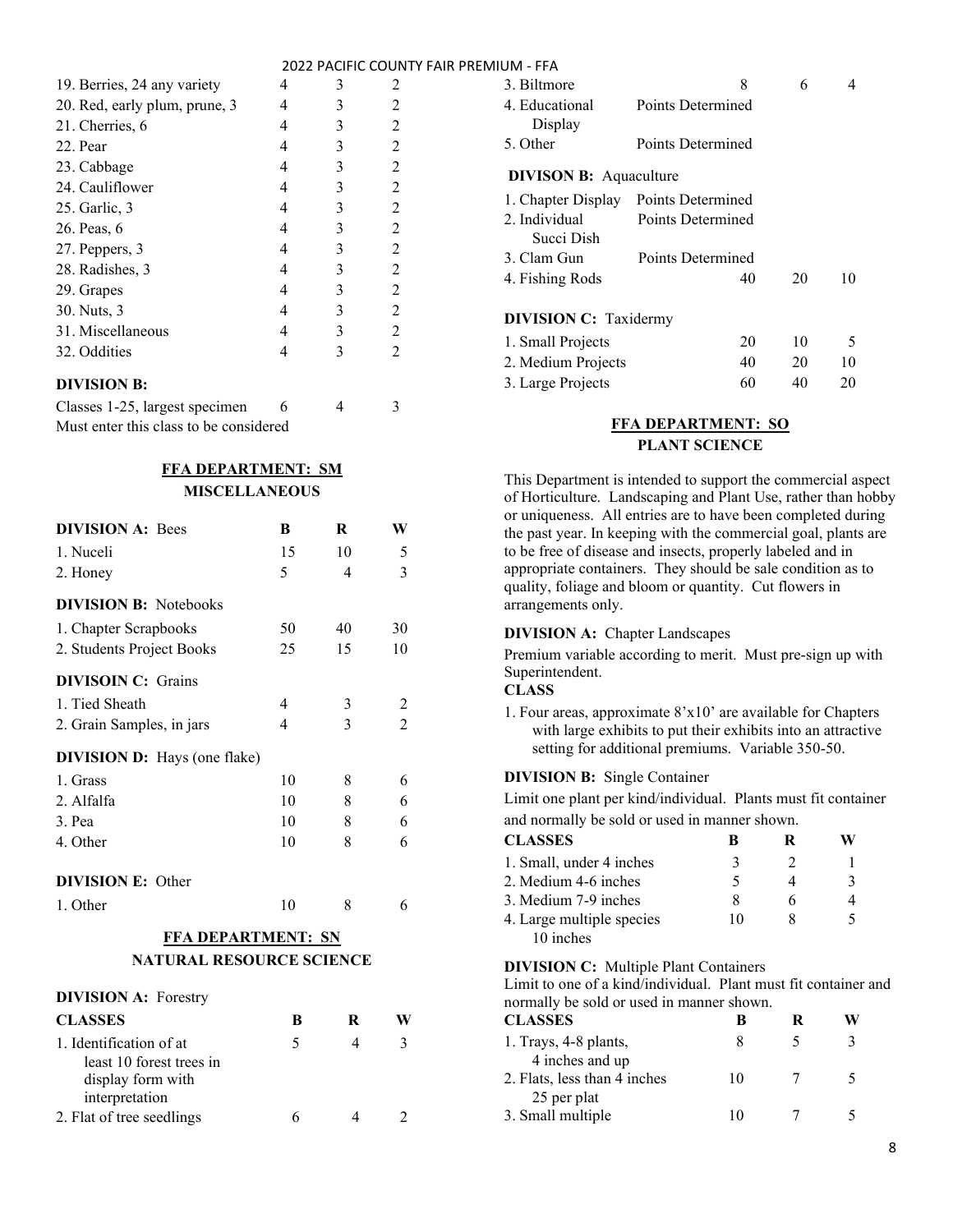|                                 |    |    |   | 2022 PACIFIC COUNTY FAIR PREMIUM - FFA |
|---------------------------------|----|----|---|----------------------------------------|
| species 8-10 inches             |    |    |   | <b>DIVISIO</b>                         |
| 4. Large multiple               | 15 | 10 | 5 | Homer F                                |
| species 10 inches               |    |    |   | <b>DIVISIO</b>                         |
| <b>DIVISION D:</b> Arrangements |    |    |   | Birds (al                              |
| Label as to use or theme        |    |    |   | <b>CLASSI</b>                          |
| <b>CLASSES</b>                  |    |    |   | $1.$ Old C                             |
| 1. Natural                      |    | 5  | 3 | 2. Young                               |
| 2. Artificial                   | 3  | 2  |   | $3.$ Old H                             |
| 3. Corsage                      |    | 5  | 3 | 4. Young                               |
| 4. Individual cut flowers       |    |    |   |                                        |

## **FFA DEPARTMENT: SP RABBIT SCIENCE**

All rabbits will be shown by breed. Pre-register your rabbits with the FFA Advisor by August 2nd. When signing up on blue cards, specify the breed of each animal. Blue Cards are due by 7PM. Only two per class per breed per exhibitor. Due to limited space available, the number of exhibits accepted from each member may be limited.

#### **DIVISIONS**

**DIVISION A:** Show Rabbits **DIVISION B:** Meat Rabbits **DIVISION M:** Market Sale Animal

| <b>CLASSES</b>           | В  | R             |  |
|--------------------------|----|---------------|--|
| 1. Junior Doe            | 8  | 6             |  |
| up to six months         |    |               |  |
| 2. Junior Buck           | 8  | 6             |  |
| up to six months         |    |               |  |
| 3. Senior Doe            | 8  | 6             |  |
| over six months          |    |               |  |
| 4. Senior Buck           | 8  | 6             |  |
| over six months          |    |               |  |
| 5. Single Fryer          | 8  | 6             |  |
| 6. Doe and Litter        | 12 |               |  |
| to consist of doe with a |    |               |  |
| maximum of four bunnies  |    |               |  |
| not over 8 weeks of age  |    |               |  |
| 7. Fur                   | 3  | $\mathcal{L}$ |  |
| 8. Pen of Market Sale    | 24 | 18            |  |
| Fryers                   |    |               |  |

## **FFA DEPARTMENT: SQ PIGEON SCIENCE**

Entry forms must be turned in to the Fair Office by August 2 nd .

| <b>DIVISIONS</b>           | B | R |  |
|----------------------------|---|---|--|
| <b>DIVISION A: Utility</b> |   |   |  |
| <b>DIVISION B: Roller</b>  |   | 5 |  |
| <b>DIVISION C: Fancy</b>   |   | 5 |  |
| <b>DIVISION D:</b> Racing  |   | 5 |  |
| Homer Un-flown             |   |   |  |

| IUIVI - FFA                 |   |        |  |
|-----------------------------|---|--------|--|
| <b>DIVISION E:</b> Racing   | 7 | $-5$   |  |
| Homer Flown                 |   |        |  |
| <b>DIVISION F: Deplumed</b> | 7 | $\sim$ |  |
| Birds (all distance)        |   |        |  |

## **CLASSES**

1. Old Cock

2. Young Cock, current year banded

3. Old Hen

4. Young Hen, current year banded

#### **FFA DEPARTMENT: SQB**

## **DOVES**

| <b>DIVISIONS</b>                                           | R |  |
|------------------------------------------------------------|---|--|
| <b>DIVISION A: Ring Necks</b>                              |   |  |
| <b>DIVISION B:</b> Sacred                                  |   |  |
| <b>DIVISION C: Belt Necks</b>                              |   |  |
| <b>DIVISION D:</b> Other                                   |   |  |
| A champion and reserve champion rosette will be awarded at |   |  |
| the discretion of the judge.                               |   |  |

## **FFA DEPARTMENT: SR EDUCATION**

#### **DIVISION A:** Poster - Handmade size 22"x28" to 24"x36"

| <b>CLASSES</b>              | R  | ĸ |   |
|-----------------------------|----|---|---|
| 1. Livestock Related        | 10 |   |   |
| 2. Horticulture Related     | 10 |   | 5 |
| 3. Ag Mechanics Related     | 10 |   | 5 |
| 4. Natural Resource Related | 10 |   | 5 |
| 5. Agribusiness Related     | 10 |   | 5 |
| 6. General FFA Related      | 10 |   |   |

**DIVISION B:** Poster - Computer Generated - minimum size 22"x28"

| <b>CLASSES</b>              | в    | R | W |
|-----------------------------|------|---|---|
| 1. Livestock Related        | 10   |   | 5 |
| 2. Horticulture Related     | 10   |   | 5 |
| 3. Ag Mechanics Related     | 10   |   | 5 |
| 4. Natural Resource Related | 10   |   | 5 |
| 5. Agribusiness Related     | 10   |   | 5 |
| 6. General FFA Related      | l () |   |   |

#### **DIVISION C:** Chapter Displays

Premium points determined by FFA Advisor

### **CLASSES**

- 1. Livestock Related
- 2. Horticulture Related
- 3. Ag Mechanics Related
- 4. Natural Resource Related
- 5. Agribusiness Related
- 6. General FFA Related